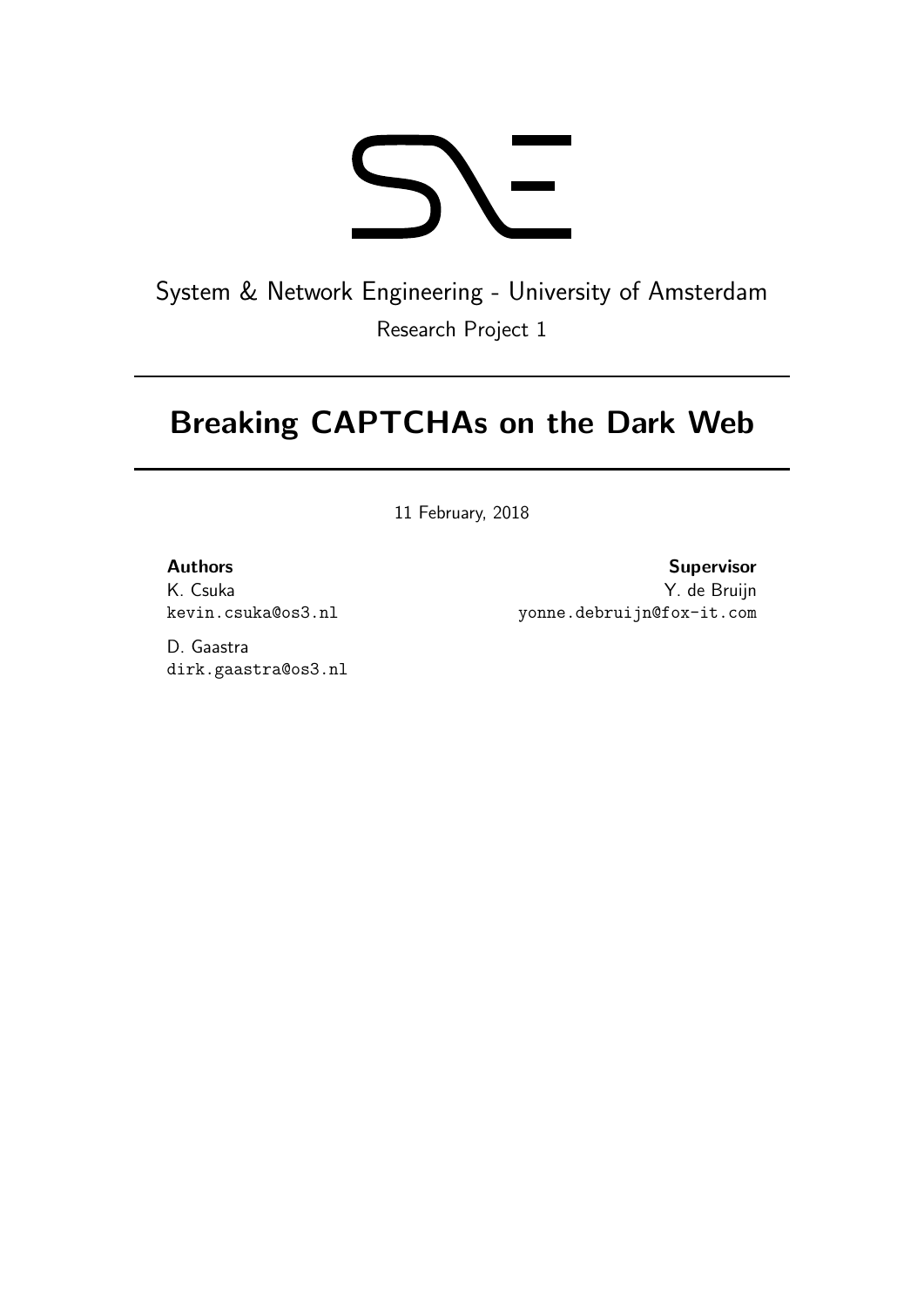#### Abstract

On the Dark Web, several websites inhibit automated scraping attempts by employing CAPTCHAs. Scraping important content from a website is possible if these CAPTCHAs are solved by a web scraper. For this purpose, a Machine Learning tool is used, TensorFlow and an Optical Character Recognition tool, Tesseract to solve simple CAPTCHAs. Two sets of CATPCHAs, which are also used on some Dark Web websites, were generated for testing purposes. Tesseract achieved a success rate of 27.6% and 13.7% for set 1 and 2, respectively. A total of three models were created for TensorFlow. One model per set of CAPTCHAs and one model with the two sets mixed together. TensorFlow achieved a success rate of 94.6%, 99.7%, and 70.1% for the first, second, and mixed set, respectively. The initial investment to train TensorFlow can take up to two days to train for a single type of CAPTCHA, depending on implementation efficiency and hardware. The CAPTCHA images, including the answers, are also a requirement for training TensorFlow. Whereas Tesseract can be used on-demand without need for prior training.

### 1 Introduction

The dark web contains, among other things, information about illegal activity, which is of interest to various organizations from an intelligence perspective [1]. The intelligence can be used to monitor activity related to specific high profile organizations, or specific threat actors. Since there are a lot of different types of websites, with sometimes unique subscriber requirements it is hard to scrape these websites. In some cases, an existing member has to vouch for a new member, users have to post at least once a month a message on the website, or one has to pay in Bitcoin to get access, etc.. The goal of this research is to come up with a theoretical framework and provide a Proof of Concept for scraping potentially interesting dark web websites that inhibit scraping through the use of CAPTCHAs.

The Turing Test scenario is based on an interrogator chatting remotely with a machine and a human. The interrogator asks several questions, to both human and machine, and inspects their answers. If the interrogator can accurately differentiate between human and machine by virtue of the humans answers being more accurate, then the investigated system is not intelligent, and vice versa [2].

CAPTCHA is an abbreviation which stands for 'Completely Automated Public Turing test to tell Computers and Humans Apart'. As the acronym suggests, it is a test to determine whether the user is human or not.

The main purpose of CAPTCHAs is to distinguish between humans and machines in security applications, such as preventing automatic comments and registration on different websites, protecting email addresses from web scraping or protecting online polls from being skewed by certain views [3]. There are three common approaches to defeat CAPTCHAs:

- 1. Using a service which solves CAPTCHAs through human labor
- 2. Exploiting bugs in the implementation that allow the attacker to bypass the CAPTCHA
- 3. Character recognition software to solve the CAPTCHA

In this research we focus on the third item, using software to solve a CAPTCHA.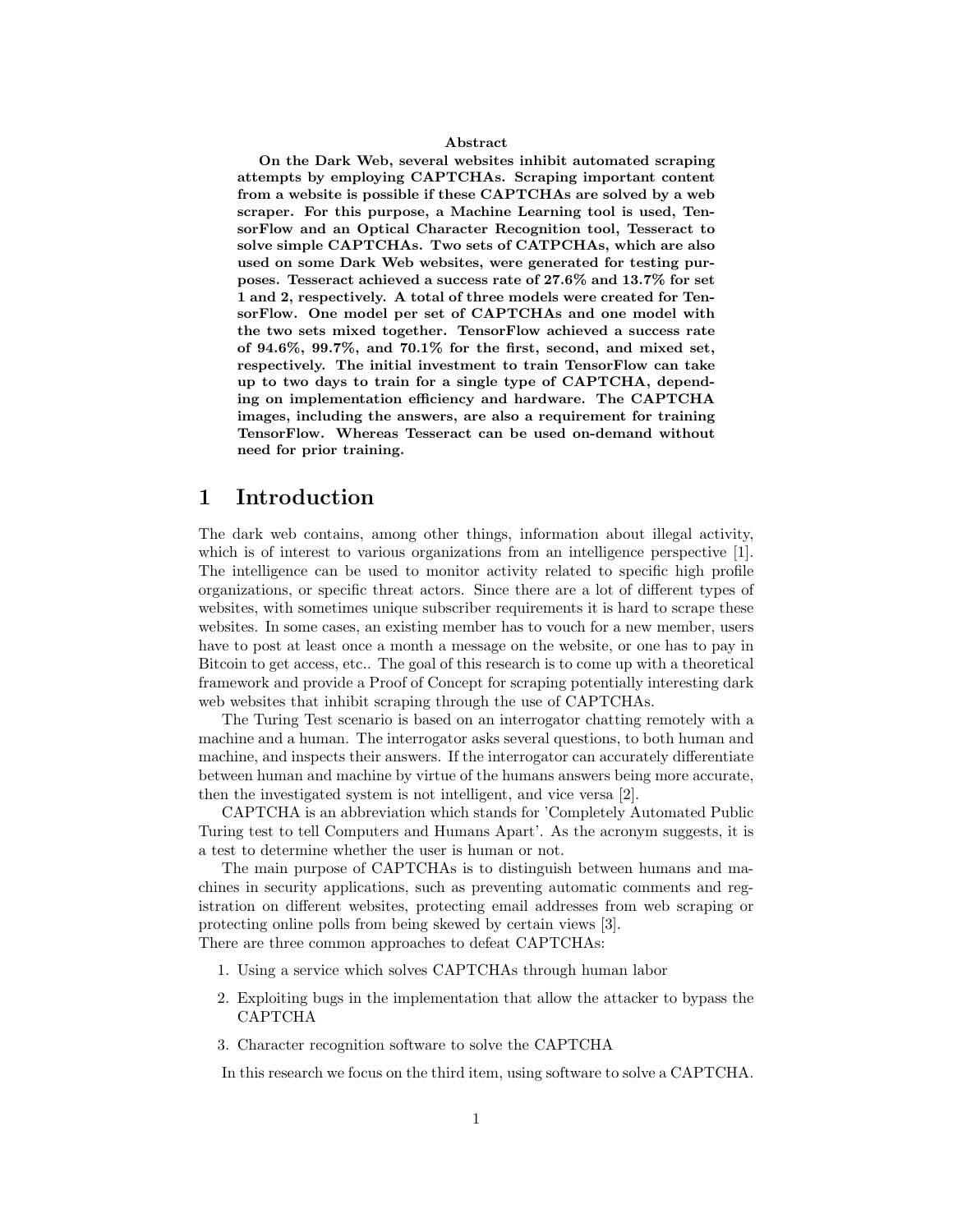#### 1.1 Research questions

Based on this information, the research question is defined as:

#### • How would a scraper be able to circumvent CAPTCHAs that prevent it from properly scraping dark web websites?

In order to answer the main research question, the following sub-questions are defined:

- What will be the potential impact of breaking CAPTCHAs on the dark web?
- How can standard Optical Character Recognition (OCR) software aid a scraper in circumventing CAPTCHAs?
- How can Machine Learning and Neural Networks aid a scraper in circumventing CAPTCHAs?

#### 2 Related work

While CAPTCHAs have been developed based on pure text, images, audio and video, text CAPTCHAs are almost exclusively used in real applications, such as dark web websites. In a text CAPTCHA, characters are deliberately distorted and connected to prevent recognition. Security of an existing text CAPTCHA is enhanced systematically by adding noise and distortion, and arranging characters more tightly [4].

Lawrence et al. created their own dark web scraping tool, named D-miner [5]. They describe it is important to maintain anonymity while browsing marketplaces as it is possible for operators to detect browser settings unique to individuals in order to fingerprint users. The Tor Browser is a standard web browser maintained by the Tor Foundation for the purpose of browsing onion websites available over the Tor network. The Tor Browser attempts to mitigate fingerprinting by setting a static resolution of the browser and adjusting multiple settings upon starting. Similarly, D-miner uses Selenium to programmatically adjust its fingerprint to appear as a normal Firefox browser. D-miner then authenticates to the dark web site and hands the session to the Requests library thus utilizing the headers and authentication data from Selenium. Therefore, even after scraping is handed off from Selenium to Requests, D-miner has the same fingerprint as Firefox.

D-miner has no functionality included to bypass CAPTCHAs. It solves this by human labor. According to the authors: "Programmatic approaches to captchasolving are out of the scope of this research and an open research problem as many current implementations are largely ineffective and slow, increasing the chance of detection, the load on the DNM, and the length of time needed to scrape." [5] DNM refers to DarkNet Marketplace.

Ryan Mitchell demonstrates that Python is a fantastic language for image processing by using the library Tesseract. But in order to process images correctly, they have to be cleaned first. Cleaning can be done using the library Pillow [6]. The method described to break the CAPTCHA is Optical Character Recognition (OCR). OCR is the recognition of printed or written characters by a computer. It enables one to convert different types of documents, such as scanned paper documents, PDF files or images captured by a digital camera into editable and searchable data. Tesseract is an open-source OCR engine for various operating systems.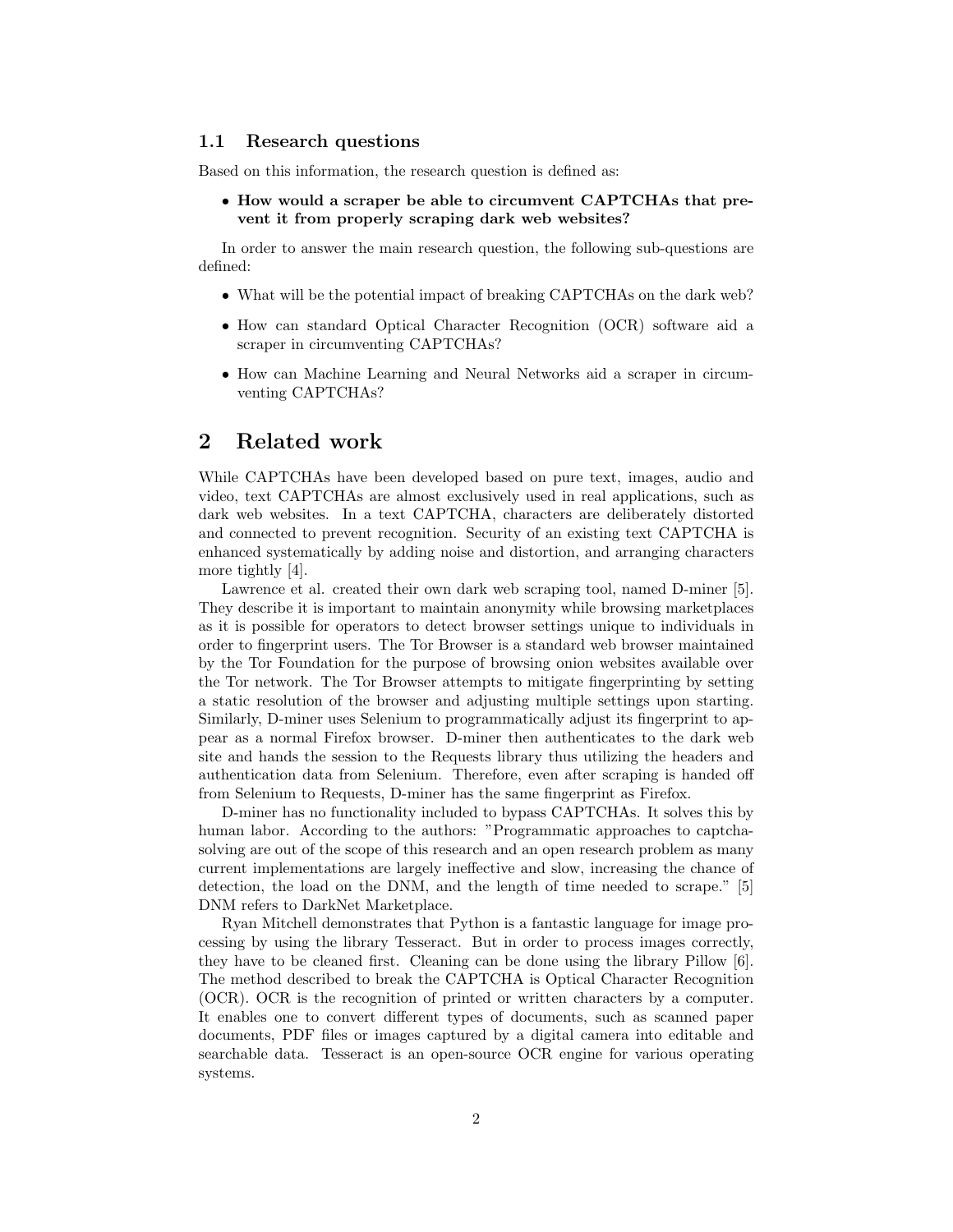As Osadchy et al. researched, CAPTCHAs are most likely to be broken by machine learning. Recent advances in Deep Learning (DL) allow for solving complex problems that used to be considered very hard. While this progress has advanced many fields, it is considered to be bad news for CAPTCHAs, the security of which rests on the hardness of some learning problems. The paper introduced a new method even AI cannot solve, named DeepCAPTCHA, a new and secure CAPTCHA scheme based on adversarial examples, an inherit limitation of the current DL networks. They implemented a proof of concept system, and its analysis shows that the scheme offers high security and good usability compared with the best previously existing CAPTCHA [7].

Some naïve pattern recognition algorithms are introduced by J. Yan and A. Ahmad [8]. They focused on four visual schemes, used by captchaservice.org. The first is called word image, which is a distorted image of a six-letter word. Secondly, they attacked random letter images, which consists of a distorted image of six random letters. The user\_string\_image is where the challenge is a distorted image of a user-supplied string with at most 15 characters. Lastly, they managed to attack number puzzle text images, which is a multi-model scheme that includes distorted images along with an instruction for the user to solve a puzzle. All of these schemes were successfully broken by exploiting design flaws in them. Their success rate neared 100%.

To break CAPTCHAs, one can use Deep Learning. Arun Patala shows the ease of the tool Torch, which is a Deep Learning framework [9]. A success rate of 92% is achieved breaking simple CAPTCHAs.

### 3 Methods

The first part of our research consists of categorizing dark web websites. This is done to evaluate the impact of this research on privacy and security of the dark web. A total of 634 onion links are manually analyzed for this purpose.

The second part of our research aims to break CAPTCHAs to allow for scraping of the blocked parts of a website. Two approaches are analyzed and discussed. The first approach is using OCR software to recognize the characters within a CAPTCHA. The second approach makes use of Machine Learning to train a Neural Network on CAPTCHAs.

#### 3.1 Categorizing dark web websites

The websites are categorized by their state, alive or down. A website is marked as down if it was either unable to serve a web page due to a connection error or if some form of notice is displayed that the website has moved to a different location. A website is considered alive if there is content displayed that is appropriate for the type of website. Note that no differentiation is made between the different types of websites.

Following this preliminary analysis, duplicates are identified and not taking into consideration, since a significant number of websites are reachable through multiple .onion addresses.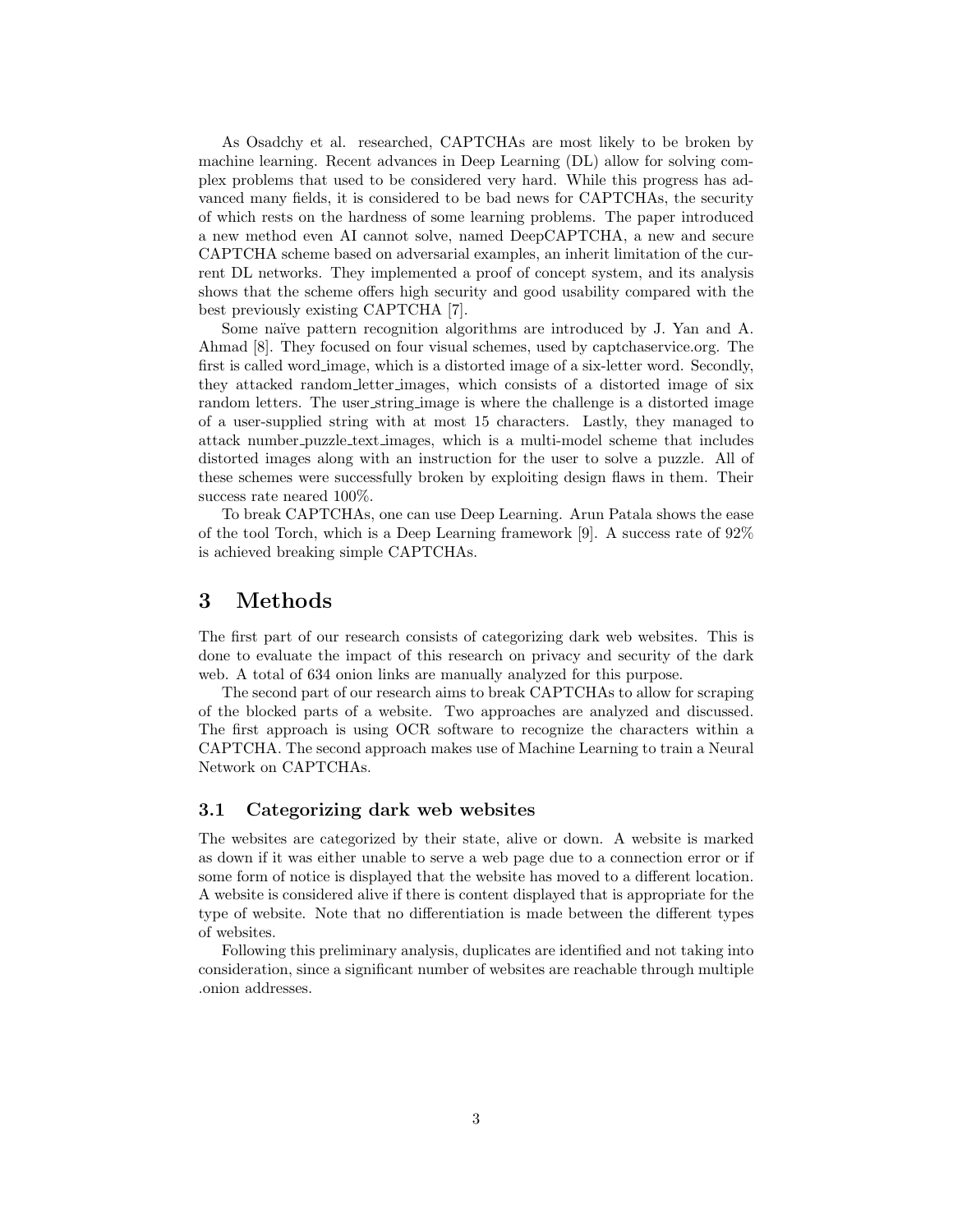The blockades found on an alive, non-duplicate website are categorized as follows:

- CAPTCHA
- Closed Registration

No CAPTCHA required CAPTCHA required

• Open Registration

No CAPTCHA required CAPTCHA required Accepting the Terms and Conditions

- Accepting the Terms and Conditions
- Proof of Work
- Forbidden, HTTP error code 403
- Unauthorized, HTTP error code 401

Websites that were completely open to scraping are not categorized. This research focuses on websites which use a CAPTCHA as a blockade. For this reason, the remaining data is available in the raw data set, but not present in this paper.

#### 3.2 Breaking CAPTCHAs

The first tool that is used to solve CAPTCHAs is Tesseract [10], which uses OCR to identify characters. It is considered one of the most accurate OCR engines currently available, with the precision depending on the clearness of the image.

The second approach is using TensorFlow [11], which creates a Neural Network model and trains it by Machine Learning. More specifically, we use large parts of P. Li's implementation of TensorFlow for CAPTCHA recognizing [12]. Once a model is trained, it can be employed to recognize patterns in new CAPTCHAs it is given. The specifications for the machine that is used to train the model are given in Appendix A.

The Neural Network is trained with two sets of CAPTCHAs [13] [14] which are used on the dark web [15] [16]. First, two models are trained, one for each set of CAPTCHAs. The training size for this is 100,000 images. Lastly, a multi-purposed model is trained to be able to recognize both types of CAPTCHA. The training size for this is includes 100,000 images of set 1 and 100,000 images of set 2 for a total of 200,000 images. The test set is still composed of 1,000 images, 500 random images from each set.

Three examples of each set of CAPTCHA are shown in Figure 1 and Figure 2.



Figure 1: Three CAPTCHA examples of set 1 [13]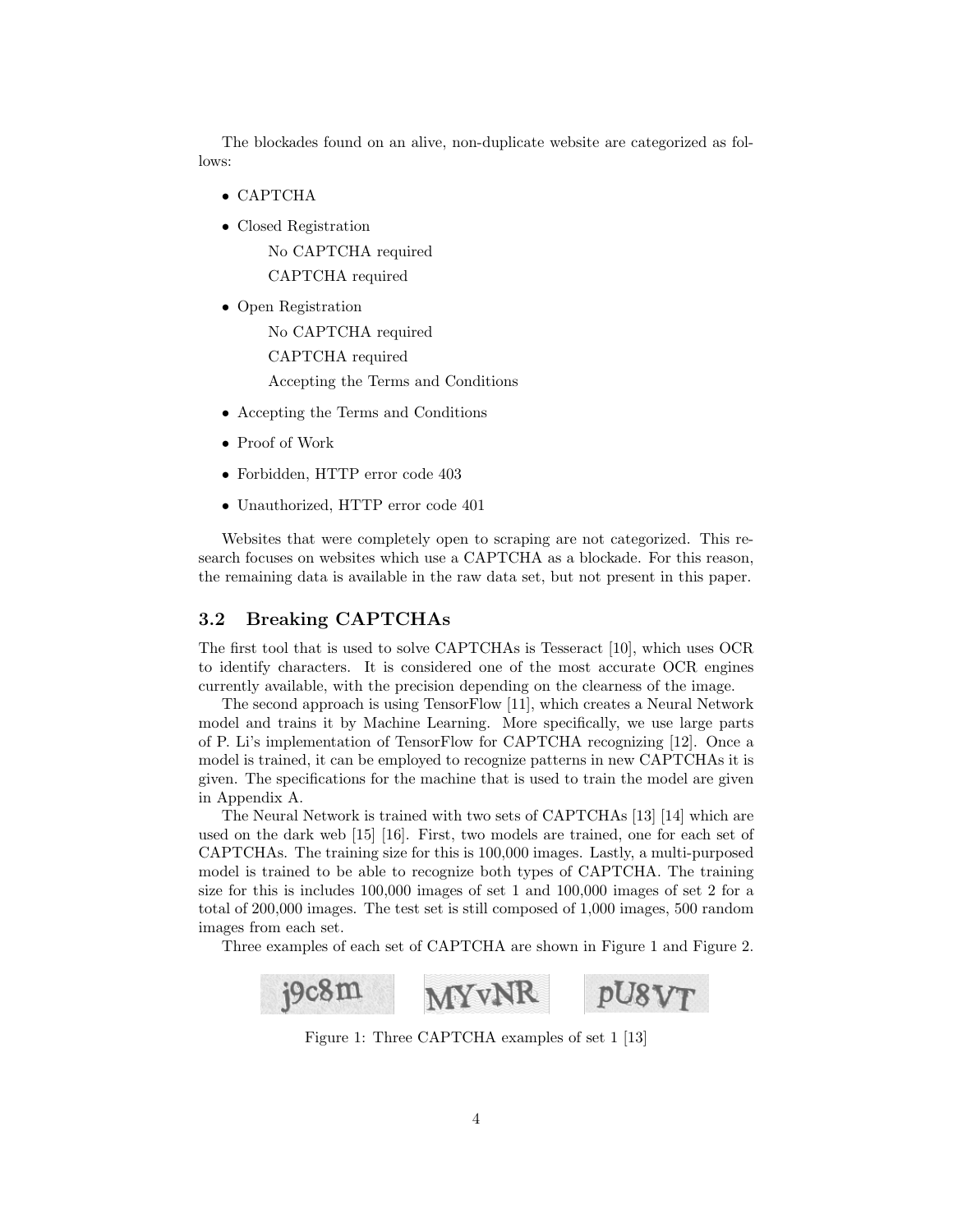

Figure 2: Three CAPTCHA examples of set 2 [14]

Each CAPTCHA contains five characters. Where every character can be either an uppercase letter, a lowercase letter, or a number. To increase readability by humans, the letters 'O', 'o', and the number 'O' is omitted from the possible characters.

Both TensorFlow and Tesseract will solve the same test set, which consists of 1,000 unique CAPTCHAs. Both tools will be compared to each other in terms of success rate and accuracy. The success rate provides a measure of whether, and how often, a hypothetical implementation of the given approach would have passed the CAPTCHA. Each CAPTCHA in the test set will get a binary evaluation which is either a pass or a fail. This means that if at least one character is incorrect, the whole CAPTCHA is marked as a fail. Determining the accuracy of each tool is a more nuanced method. For each CAPTCHA in the test set, a Levenshtein algorithm [17] is used to measure the accuracy of each individual character.

The tool used to scrape the dark web is Scrapy [18]. Scrapy is the web crawler to scrape websites. It is an open source and collaborative framework for extracting data from the web and written in Python.

The workflow to solve a CAPTCHA with TensorFlow, via Scrapy, is shown in Figure 3.



Figure 3: Workflow of solving a CAPTCHA with TensorFlow via Scrapy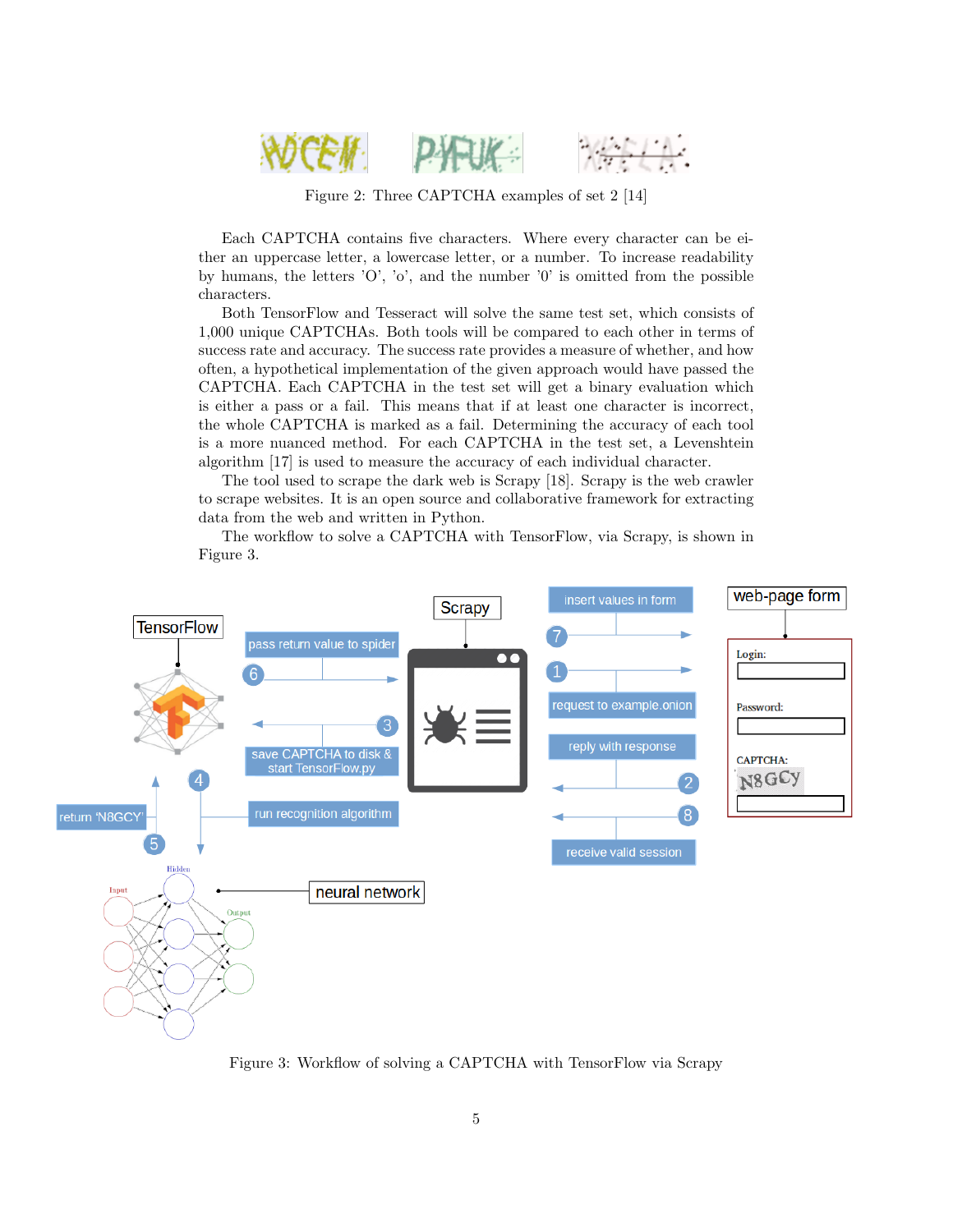### 4 Results

#### 4.1 Categorizing dark web websites

We analyzed a data set of 634 dark web websites, of which 465 were up. The data shown in Figures 4a and 4b is derived.

Figure 4a shows that almost 12% of dark web websites inhibit scraping in some way, this amounts to 55 websites in the data set. Of those websites, 51.9%, which are 26 websites, use CAPTCHAs, as shown in Figure 4b.

Modern CAPTCHAs, such as reCAPTCHA were not identified. The reason is that reCAPTCHA sends traffic to Google servers [19]. Simple CAPTCHAs are generated on the server itself and does, therefore, not have to communicate with external servers or parties.



Figure 4: Success rates and accuracy

#### 4.2 Breaking CAPTCHAs

The source code of this project is available at the GitLab of OS3 [20]. The repository contains:

- A Scrapy spider, to login at a website and solving a CAPTCHA with TensorFlow
- A Scrapy spider, to solve a CAPTCHA with Tesseract
- TensorFlow, including a trained Neural Network model
- The source code of the test websites
- Script to download CAPTCHA images to disk
- Script to measure success rate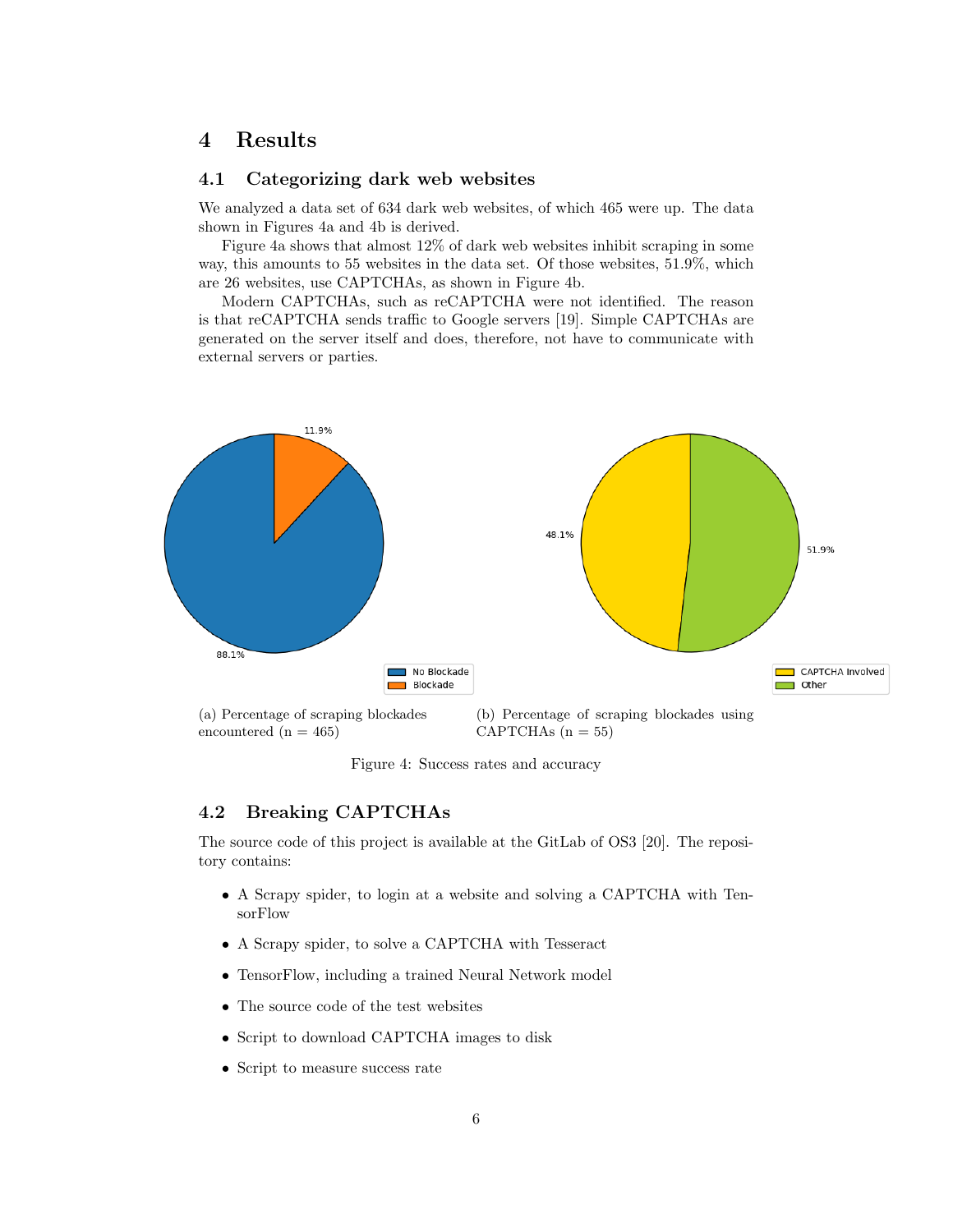TensorFlow is able to solve the CAPTCHA and pass the return value to Scrapy. With this method, Scrapy is able to circumvent the blockade and thus log in.

It took TensorFlow 68 hours to complete training a data set consisting of 100,000 CAPTCHA images. The specifications hardware of the server used are provided in Appendix A. During training, TensorFlow reached 50,780 steps. Meaning, there was a total of 50,780 iterations made. Every Step had a batch size of 128 images. Every 10 steps, the TensorFlow loss function is run. This function returns a value that states the amount of errors that were made in the Neural Network. The loss over the steps taken is plotted in Figure 5. Note that for a proper scale, the loss values above 5 were omitted. Therefore, the step count starts at 30 instead of 0.



Figure 5: Loss over steps

The measured success rate is shown in Figure 6. Tesseract successfully solved 276 CAPTCHAs on set 1 and 137 on set 2, performing considerably worse on that type of CAPTCHA. TensorFlow successfully solved 946 CAPTCHAs on set 1 and 997 on set 2. On a mixed set, TensorFlow scored worse than with the individual sets with the amount of CAPTCHAs solved being 701.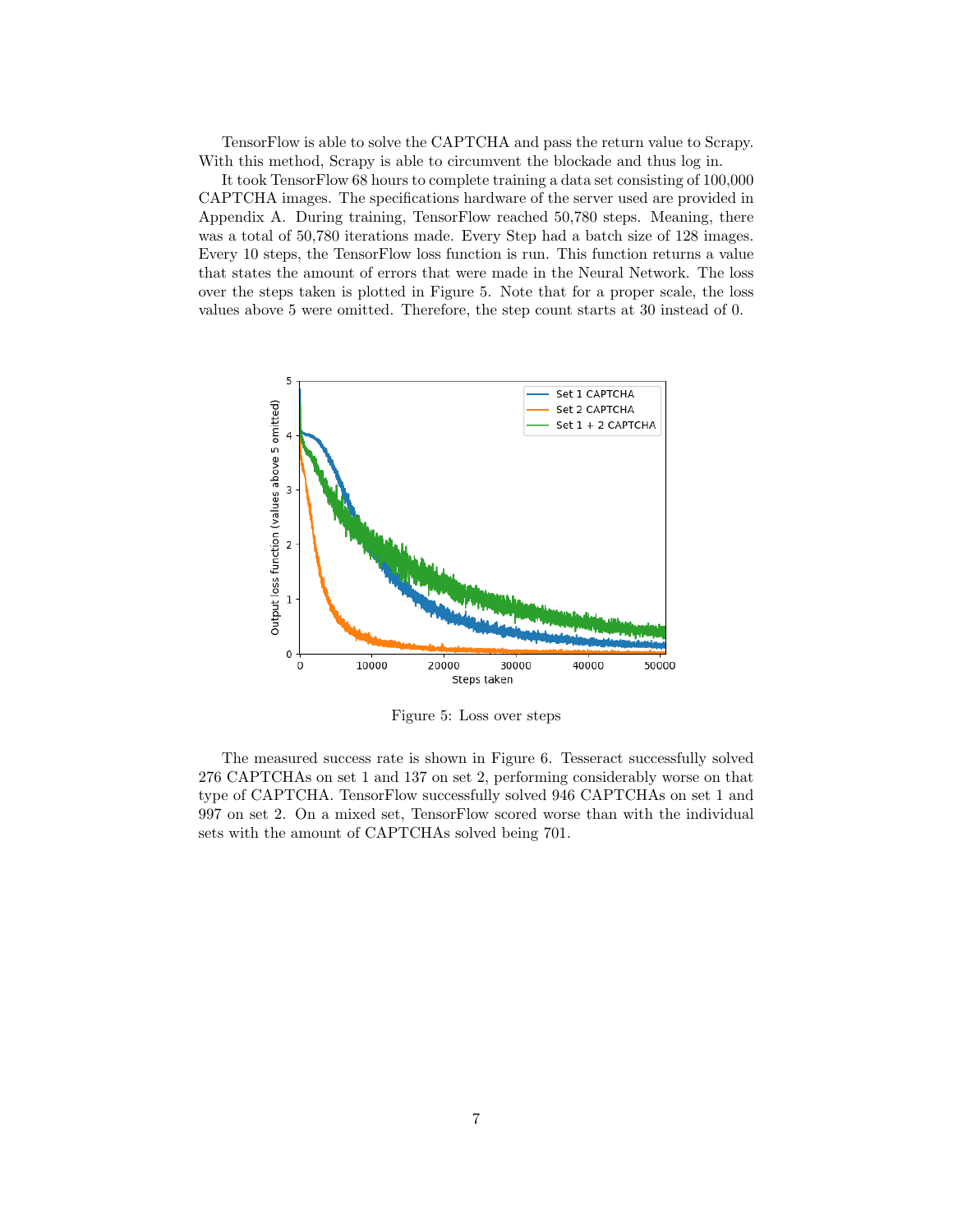

Figure 6: Correctly solved CAPTCHAs, higher is better

The total count of Levenshtein distance is shown in Figure 7. TensorFlow is the most accurate with a Levenshtein distance of 69 on set 1, 3 on set 2, and 457 on the mixed model. Tesseract achieved a Levenshtein distance of 2178 on set 1 and 3629 on set 2.



Figure 7: Total count of Levenshtein distances, lower is better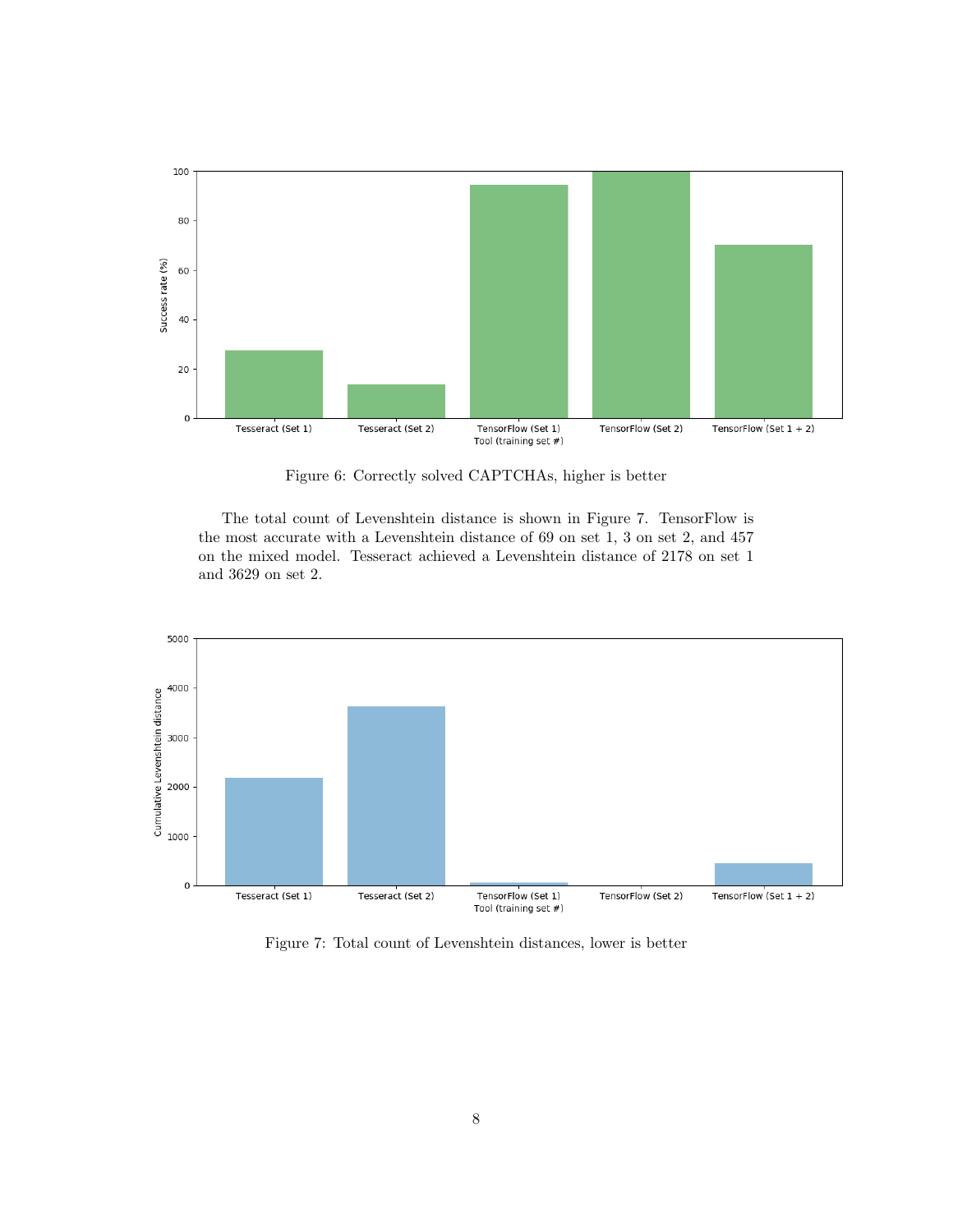#### 5 Discussion

Out of the alive, non-duplicate 465 onion sites investigated, 26 of these sites blocked scraping by using CAPTCHAs. This number may seem low, but it does not take away the fact that the content on these websites may be of interest.

The current implementation of TensorFlow can be trained for simple CAPTCHAs resulting in a high success rate. Models that are trained on a mixed set of different CAPTCHAs seem to be performing worse than their single set counter parts. Furthermore, training a model will take time. However, training can faster using better hardware or training on GPU instead of CPU. Furthermore, as shown in Figure 5, the training process can be halted between 10,000 and 40,000 steps, depending on the difficulty of the CAPTCHA being trained.

Tesseract shows a much lower success rate and accuracy. This also depends heavily on the CAPTCHA type it is trying to interpret. However, it should be noted that Tesseract is faster to deploy, as no model needs to be trained beforehand. In most cases, a high success rate will not be necessary since the spider will be able to make multiple requests to the server.

TensorFlow requires a data set for training a model. The model cannot be trained if a CAPTCHA does not include an answer. Therefore, having access to the source code of creating a CAPTCHA is highly recommended, since this allows the generation of a CAPTCHA with the corresponding answer.

Some CAPTCHAs on the dark web cannot be recreated by available tools since it makes use of proprietary code. Downloading a CAPTCHA and filling in the answer can be done manually, but might be undesired since it could take up a lot of time. An option to save time is to use a service which solves the CAPTCHA [21].

To give an indication, solving 1,000 images costs \$1,39. TensorFlow could be trained with a set of about 50,000 images, depending on the difficulty of the CAPTCHA, resulting in a cost of \$69.50 per CAPTCHA set. However, as shown in Figure 5 the actual amount for a decent success rate also depends on the CAPTCHA itself.

All in all, it should be noted that the results of this research can have big implications on web sites that do not want to be scraped. For this reason, we suggest using other, smarter, methods to aid the prevention of unwanted scraping on a web site. Such methods include, but are not limited to: behavior-based blocking and authorization of users with a permissions-based system.

### 6 Future work

Due to the scope, this research was unable to provide a more granular study of the websites analyzed in the first part of the research. A more granular approach could involve, but is not limited to: identifying websites of interest, a deeper study into the content of a website, and an analysis of privilege structures in place that could inhibit a human user from seeing certain content.

The implementation of TensorFlow used in the second part of our research did not apply character segmentation, since this would result in an approach that was less universal. However, future research can be conducted in this field as it could increase accuracy and success rate. A possible framework could be Tesseract 4.0, which from this version on uses Machine Learning as well, but is currently still in the Alpha development stage [22].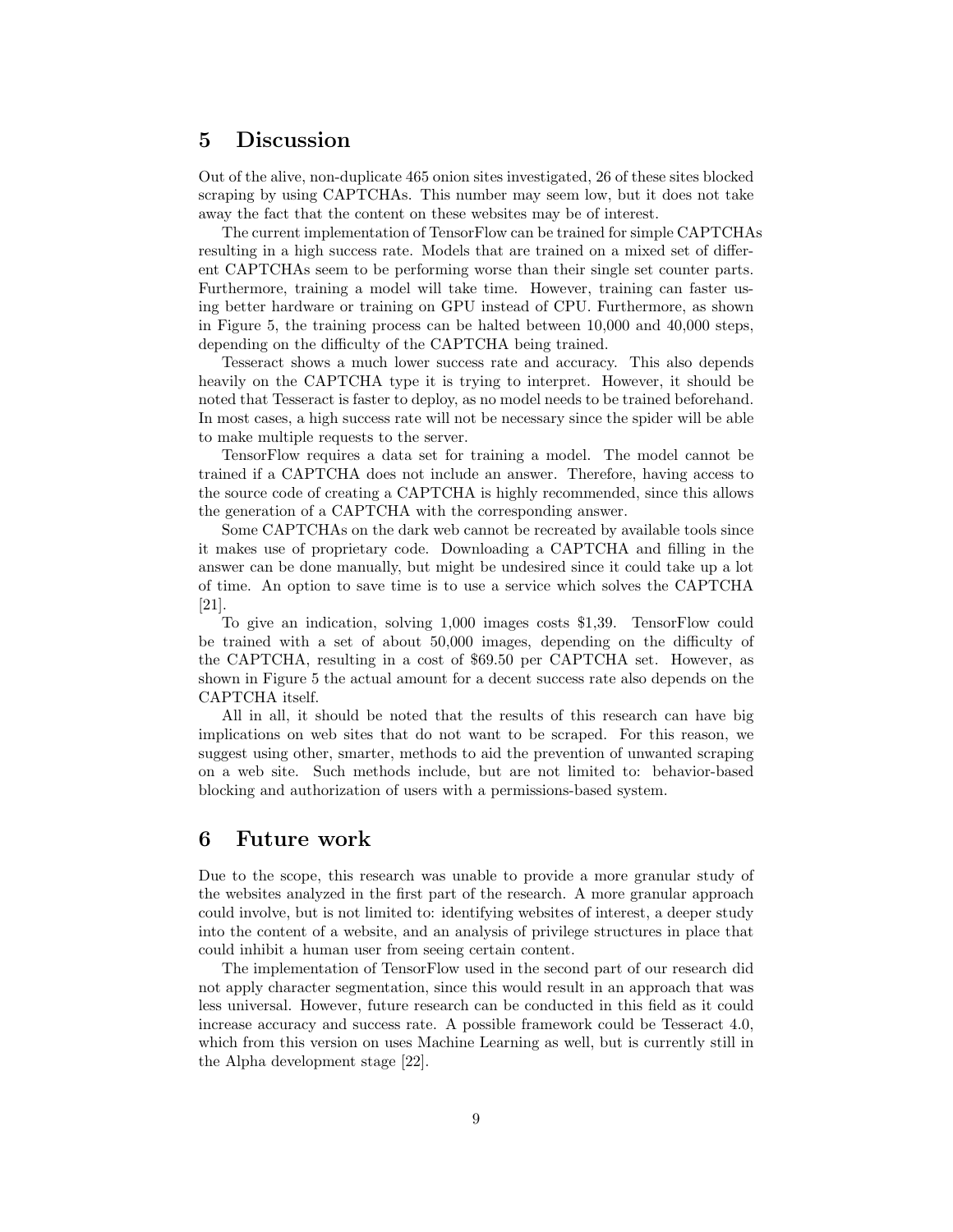Improvements can be made to the Tesseract implementation. The current approach feeds images into Tesseract without applying improvements to the images. Improvements such as reducing noise, enhancing the contrast and rotating the image, so the characters are upright, could result in a higher success rate and accuracy.

The optimal training time, training data, and batch size for TensorFlow can be further investigated for different use cases.

The scraper is currently configured for one use case, it solves one type of CAPTCHA used on one website. If this technology is to be used in a production environment, the scraper should be developed for more use cases, such as preventing the scraper from being detected by a web server. This can be done, for example, by spoofing a user-agent or configuring the spider to crawl at different crawl speeds.

### 7 Conclusion

Our research shows that the most accurate solution for CAPTCHA solving is using a Machine Learning tool, such as TensorFlow. Even when the accuracy differs per CAPTCHA set, TensorFlow shows a high accuracy rate at each set. A success rate of almost 100% was achieved by employing Machine Learning techniques. However, if immediacy takes precedent over success rate and accuracy, then Tesseract might be a better option.

TensorFlow allows combining multiple CAPTCHAs into one model, allowing for a more versatile solution at the cost of some accuracy.

Active scraping blockades are put up by numerous websites, about half of which involve a CAPTCHA in their blocking measures. Since TensorFlow, Tesseract, and Scrapy are both written in Python. Our Proof of Concept demonstrates that it is fairly easy to combine these products to bypass CAPTCHAs.

Training a model for TensorFlow requires CAPTCHAs and the answer of the CAPTCHA. Therefore, it is advised to own the source code of creating a CAPTCHA.

### 8 Acknowledgements

The authors would like to thank Yonne de Bruijn from Fox-IT for his active support and supervision during this project.

### References

- [1] Krijn de Mik. RP 2017-2018. http://delaat.net/rp/2017-2018/index.html.
- [2] Alan M Turing. Computing machinery and intelligence. In Parsing the Turing Test, pages 23–65. Springer, 2009.
- [3] Ahmad Hassanat. Bypassing CAPTCHA By Machine A Proof For Passing The Turing Test. arXiv preprint arXiv:1409.0925, 2014.
- [4] Sushma Yalamanchili and M Kameswara Rao. A framework for devanagari script-based captcha. *arXiv preprint arXiv:1109.0132*, 2011.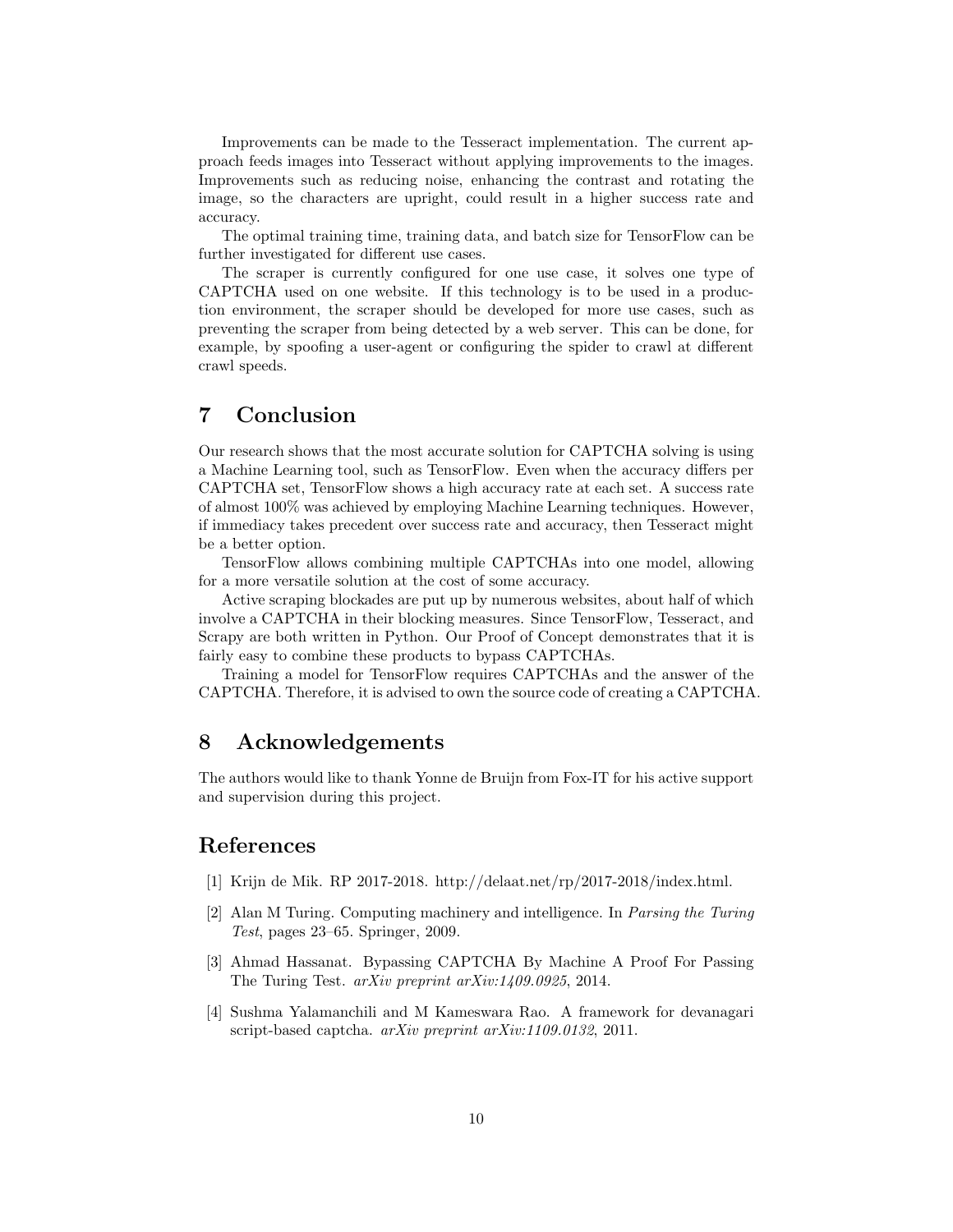- [5] Jeff Yan and Ahmad Salah El Ahmad. D-miner: A framework for mining, searching, visualizing, and alerting on darknet events. In Heather Lawrence, Andrew Hughes, Robert Tonic, Cliff Zou, pages 1 – 9. IEEE, 2017.
- [6] Ryan Mitchell. Web Scraping with Python: Collecting Data from the Modern Web. O'Reilly, 2015.
- [7] Margarita Osadchy, Julio Hernandez-Castro, Stuart Gibson, Orr Dunkelman, and Daniel Pérez-Cabo. No Bot Expects the DeepCAPTCHA! Introducing Immutable Adversarial Examples with Applications to CAPTCHA. IACR Cryptology ePrint Archive, 2016:336, 2016.
- [8] Jeff Yan and Ahmad Salah El Ahmad. Breaking visual captchas with naive pattern recognition algorithms. In Computer Security Applications Conference, 2007. ACSAC 2007. Twenty-Third Annual, pages 279–291. IEEE, 2007.
- [9] Arun Patala. Using deep learning to break a Captcha system. Deep Learning, 2016. https://deepmlblog.wordpress.com/2016/01/03/how-to-break-acaptcha-system/.
- [10] Ray Smith. An overview of the Tesseract OCR engine. In Document Analysis and Recognition, 2007. ICDAR 2007. Ninth International Conference on, volume 2, pages 629–633. IEEE, 2007.
- [11] Mart´ın Abadi, Ashish Agarwal, Paul Barham, Eugene Brevdo, Zhifeng Chen, Craig Citro, Greg S Corrado, Andy Davis, Jeffrey Dean, Matthieu Devin, et al. Tensorflow: Large-scale machine learning on heterogeneous distributed systems. arXiv preprint arXiv:1603.04467, 2016.
- [12] Patrick Li. Github captcha recognize, 2018. https://github.com/PatrickLib/captcha\_recognize Commit #19.
- [13] Cory LaViska. https://labs.abeautifulsite.net/simple-php-captcha/.
- [14] Hsiaoming Yang, 2017. https://pypi.python.org/pypi/captcha/0.2.4.
- [15] The Undernet Directory, 2018. http://underdj56iovcytp.onion/page/register.
- [16] CoinMixer Anti DoS, 2018. http://coinmixibh45abn7.onion/.
- [17] Li Yujian and Liu Bo. A normalized levenshtein distance metric. IEEE transactions on pattern analysis and machine intelligence, 29(6):1091–1095, 2007.
- [18] Scrapy Developers. https://scrapy.org/.
- [19] Google, 2017. https://developers.google.com/recaptcha/docs/verify.
- [20] Kevin Csuka and Dirk Gaastra, 2018. https://gitlab.os3.nl/kcsuka/repo rp62.
- [21] Death by Captcha, 2018. http://www.deathbycaptcha.com.
- [22] Patrick Li. Github tesseract, 2018. https://github.com/tesseractocr/tesseract Commit #2,198.